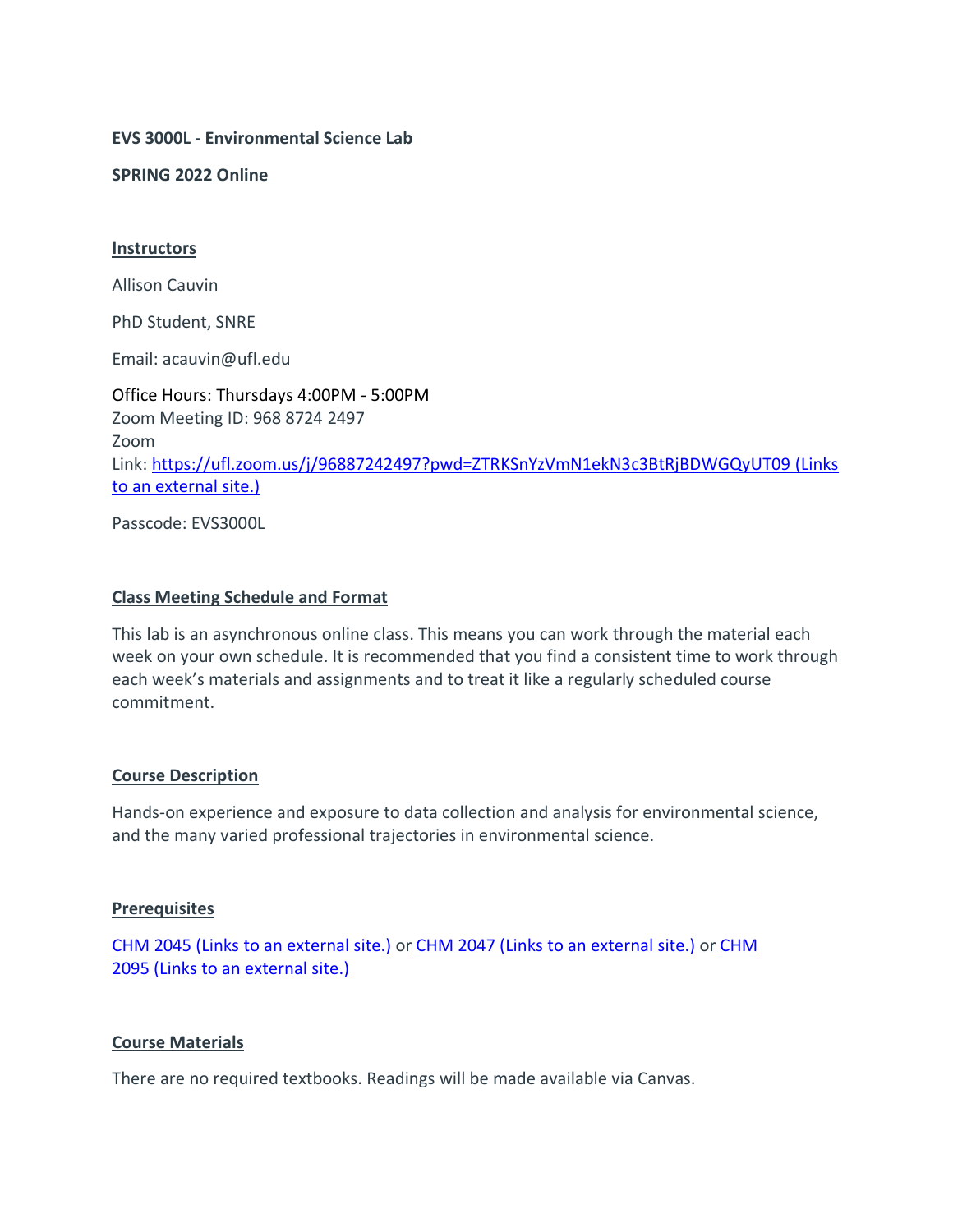## **Course Objectives**

Environmental science is an interdisciplinary field of study that combines physical, biological, and information science to understand the interactions and effects of natural and anthropogenic processes on the environment. Because of the diversity and interconnectedness of all aspects of human-environment relationships, environmental science careers are equally varied. Environmental scientists work on problems spanning biogeochemical cycles, energy systems, pollution control and mitigation, natural resource management, and much more!

Our objective in this lab is to give you exposure to the diversity in environmental careers, an introduction to some methods and approaches in environmental studies research, and professional development opportunities to help you progress in the field. Lab activities will break roughly into three categories:

- Career exploration activities, where we will either hear from an environmental science professional about their career trajectory, or you will be asked to research an aspect of environmental science careers that interests you.
- Research approaches exercises, where we will introduce you to common methods for studying environmental problems from different perspectives, including policy, human dimensions, and biology. This will include hands-on sampling projects as well as how to do basic statistical analysis.
- Professional development activities, where we will focus on key practical skills for professional behavior, finding career opportunities that interest you, and preparing compelling application materials.

These activities correspond to the three primary learning outcomes for the course. At the conclusion of this course, students will:

- Have gained a basic understanding of the many possible professional trajectories in Environmental science and be able to research environmental career opportunities and evaluate how they fit with students' current skills and long-term training and career objectives.
- Plan and execute basic research projects to address questions in the natural and social dimensions of environmental science.
- Generate professional communications and application materials for career opportunities.

### **Communication**

All course communication outside of office hours will be done through Canvas and your UF email. You are responsible for checking both regularly to keep up to date. If you have questions or need help outside of class or office hours, I will try to respond to email and chat messages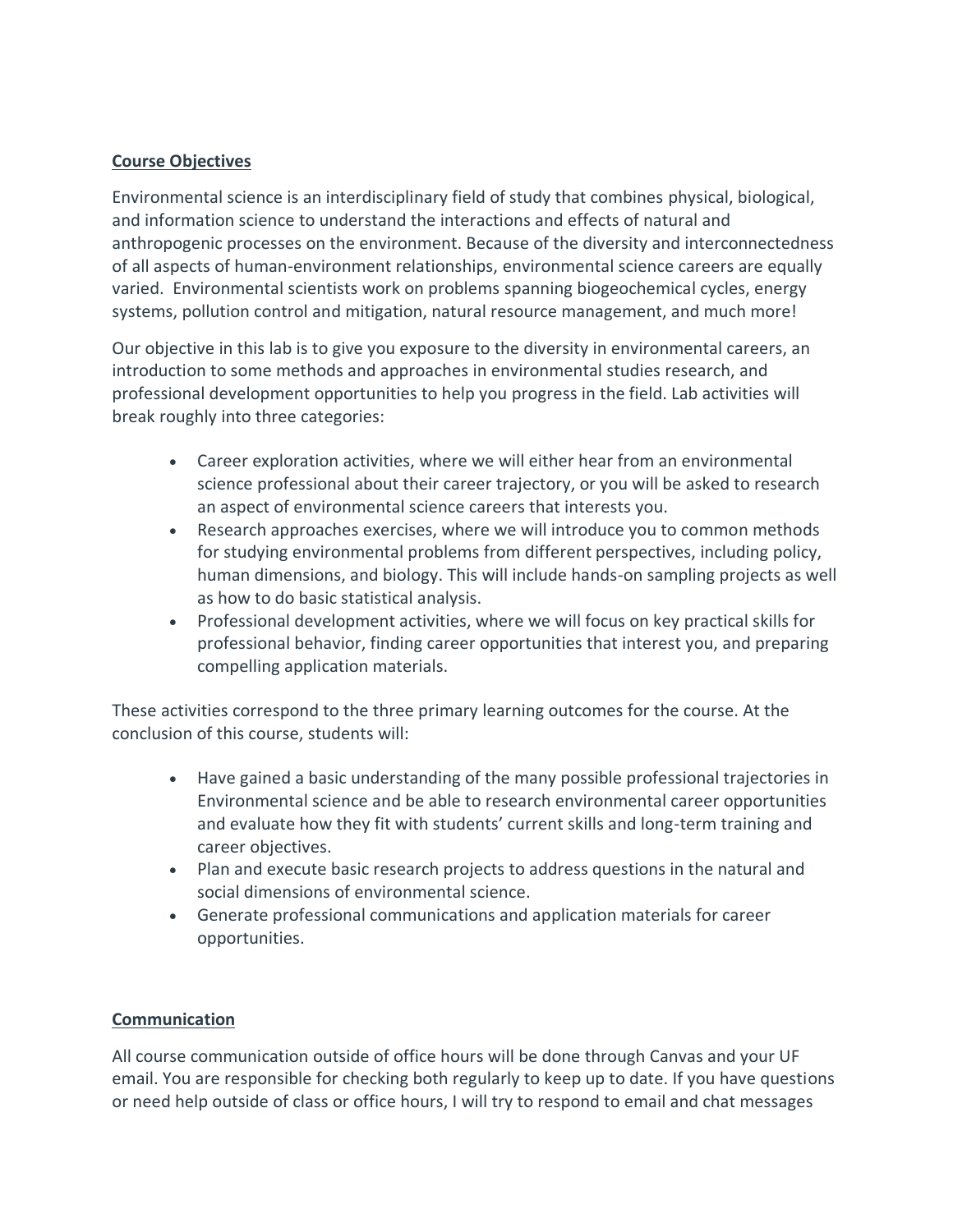quickly. Please allow at least 24 hours to hear back from me - this means you may want to work on your assignments early, so you have time to reach out if you run into any sticking points.

I will be online in Zoom during scheduled office hours. This is a good time to reach out if you have questions or want to dig more into the week's activities. If you are unable to meet during this time, email me and we will find a time that works for all involved.

## **Zoom Policy**

Our sessions may be audio/visually recorded for students in the class to refer back and for enrolled students who are unable to attend live. Students who participate with their camera engaged or utilize a profile image are agreeing to have their video or image recorded. If you are unwilling to consent to have your profile or video image recorded, be sure to keep your camera off and do not use a profile image. Likewise, students who un-mute during a Zoom session and participate orally are agreeing to have their voices recorded. If you are not willing to consent to have your voice recorded during a Zoom session, you will need to keep your mute button activated and communicate exclusively using the "chat" feature, which allows students to type questions and comments live. The chat will not be recorded or shared. As in all courses, unauthorized recording and unauthorized sharing of recorded materials is prohibited.

| $1$ (Jan 5)  | Welcome/Introduction                |
|--------------|-------------------------------------|
| $2$ (Jan 10) | Ecological Field Methods Part I     |
| 3 (Jan 17)   | Ecological Field Methods Part II    |
| 4 (Jan 24)   | <b>Biodiversity Conservation</b>    |
| $5$ (Jan 31) | Data Analysis                       |
| $6$ (Feb 7)  | Land Management & Conservation      |
| 7 (Feb 14)   | Food, Agriculture, & Waste          |
| 8 (Feb 21)   | Climate Change & Sustainable Energy |
| 9 (Feb 28)   | <b>Wildlife Disease</b>             |
| 10 (Mar 7)   | Spring Break - No Class             |

### **Weekly Schedule (subject to change):**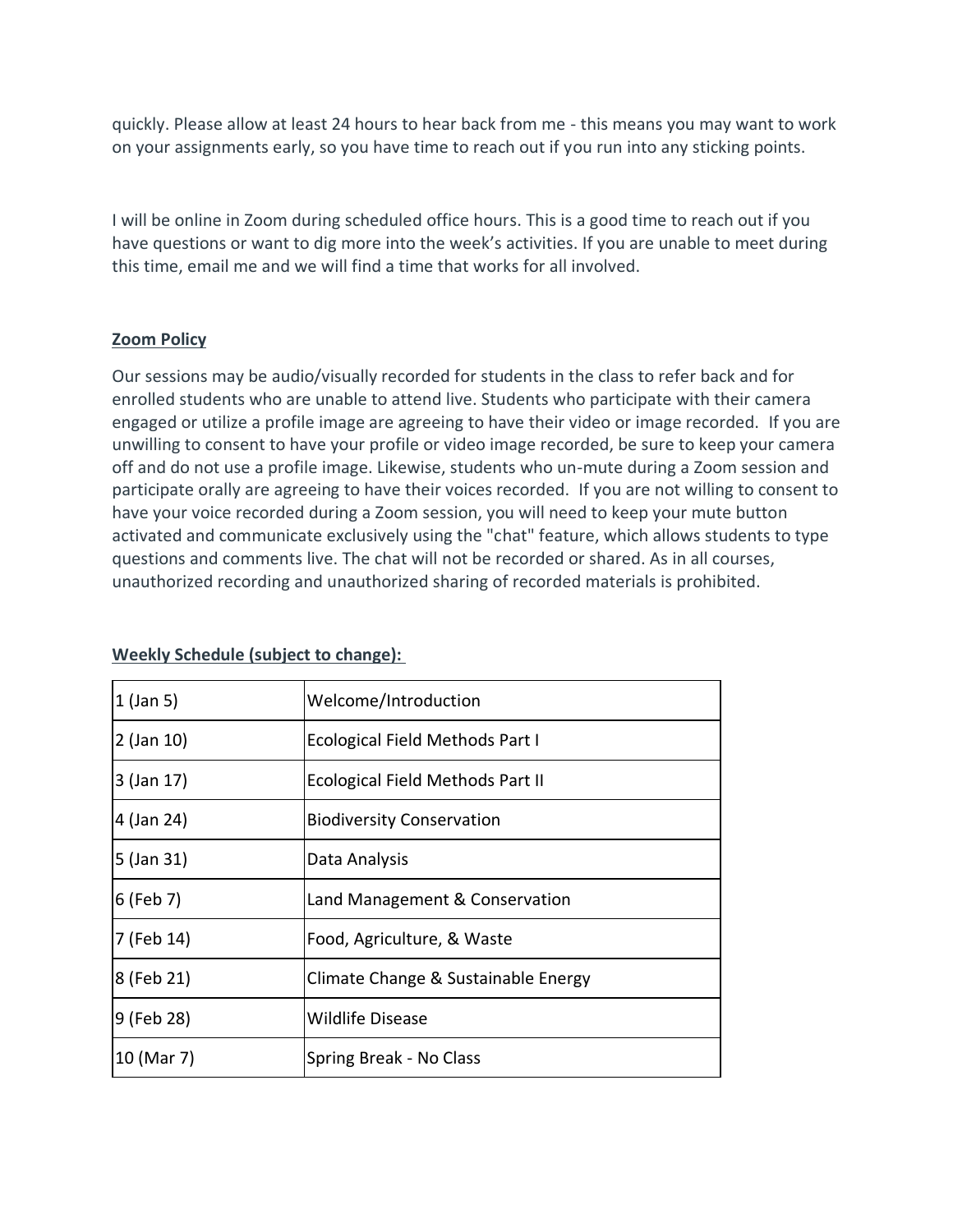| 11 (Mar 14) | lSocial Science                         |
|-------------|-----------------------------------------|
| 12 (Mar 28) | Science Communication                   |
| 13 (Apr 4)  | <b>Environmental Justice &amp; DEAI</b> |
| 14 (Apr 11) | Careers & Graduate School               |
| 15 (Apr 19) | Final Project & Wrap-Up                 |

# **Weekly assignments**

Weekly assignments will be due each week on **Sunday at 11:59pm EST**. It is encouraged that you to work on them early, so you can reach out to me or your classmates if you have questions!

For several assignments, I will ask you to visit a natural area to make natural history observations and collect data about the organisms living there. These exercises have been designed based on the assumption that you will be able to sit in an outdoor area for up to an hour and walk approximately 100m. If this will be difficult or impossible for you, please contact me. I am happy to make adjustments as needed.

**Safety is the first priority** when doing any kind of field work. Please wear appropriate clothes (long pants, closed toed shoes, a mask, and sunscreen), make sure you have water, a cell phone, and anything else you need with you. Please check the forecast and have rain gear when appropriate. Only make your visits to places and at times when you feel safe. Depending on current local conditions regarding COVID-19, it may be necessary to make additional scheduling arrangements to avoid high-traffic times and places. If you have any concerns or questions about field assignments, don't hesitate to get in touch with me.

# **Final project**

For your final project, you will write up a short report synthesizing the policy, social, and biological dimensions of an environmental situation of interest to you. More details will be provided by mid-term on the Canvas website.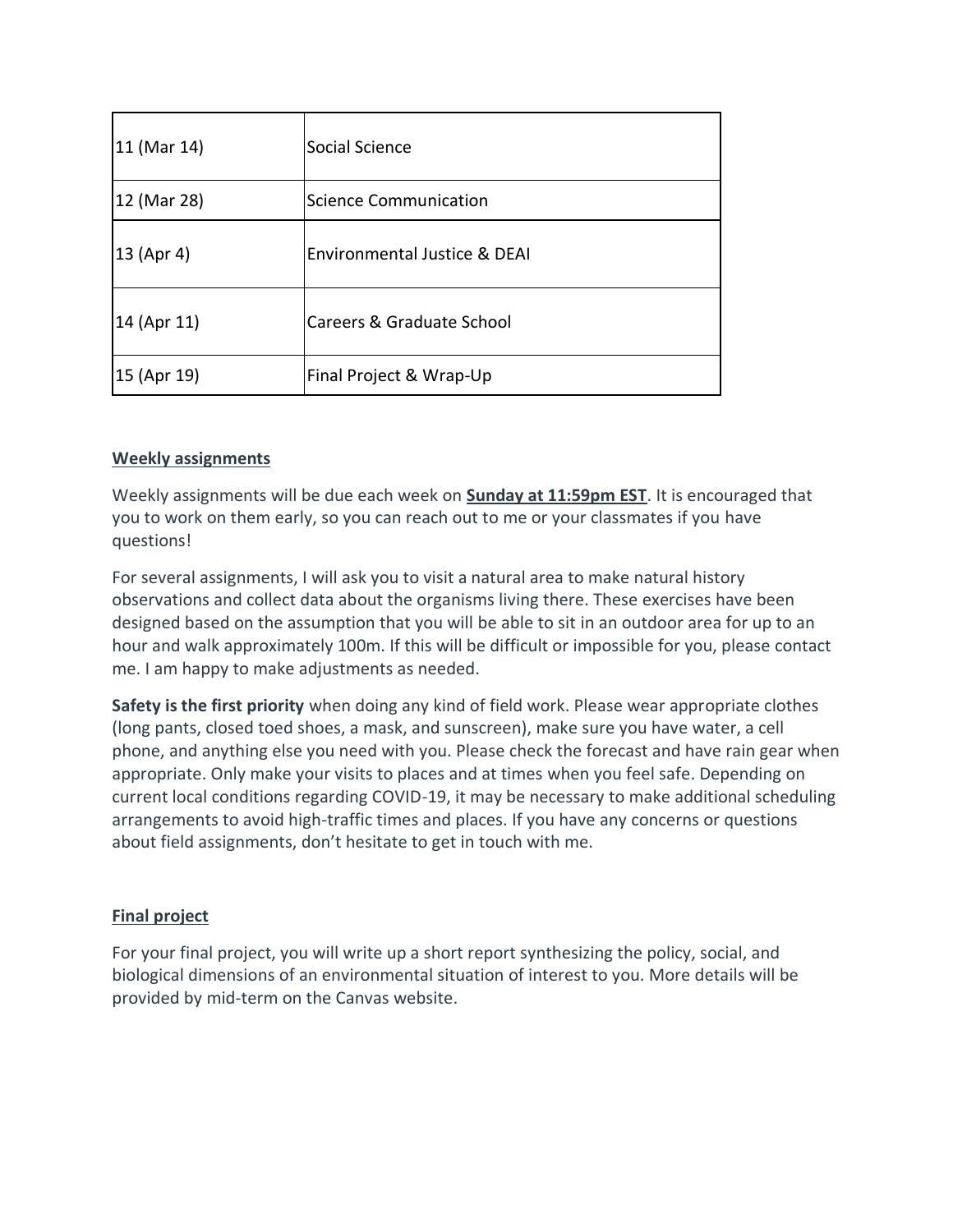### **Late Policy**

Everyone will get **ONE** no-questions-asked, one-week extension on a weekly assignment. To use this, you must send me a message letting me know that you will not be able to complete the assignment on time. This **DOES NOT** apply to the final project.

After that, late assignments will be marked down by 10% and an additional 10% each week they are late. If circumstances change such that you have trouble completing either the final project or multiple weekly assignments on time, I encourage you to get in touch with me.

### **Course Adjustments**

We are all continuing to work with unprecedented situations in all aspects of life this semester, and we expect we will need to continue to adapt as conditions change. For my part, I will keep you informed as decisions are made about the course. Any changes to the schedule or assignments will be announced via Canvas and updated on the Canvas calendar. If you encounter new circumstances or challenges this semester that affect your ability to do the assignments as designed, please reach out to me and I will try to find a solution that supports your well-being and helps you get the most possible out of this course. The sooner you open a line of communication, the better-positioned we will be to figure something out. I understand that these are unpredictable times and you should not hesitate to get in touch with me at any point.

### **Course Grading**

| Component                          | Percent |
|------------------------------------|---------|
| <b>Weekly Assignment</b>           | 70%     |
| Final project                      | 20%     |
| Participation<br>& Professionalism | 10%     |
| Total                              | 100%    |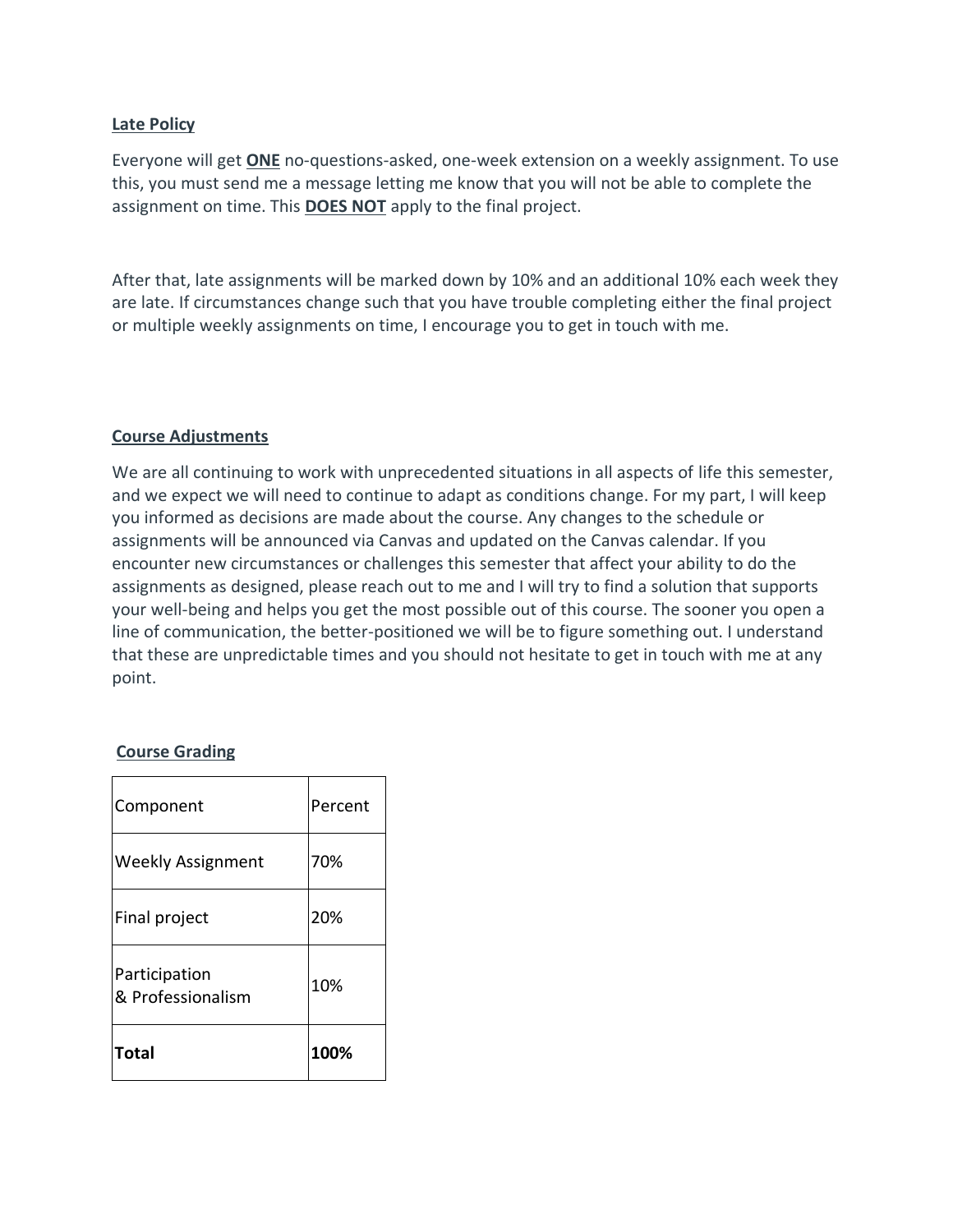# **Grading Scale**

| Α     | 93.0-100%  |
|-------|------------|
| А-    | 90.0-92.9% |
| B+    | 87.0-89.9% |
| B     | 83.0-86.9% |
| B-    | 80.0-82.9% |
| $C+$  | 77.0-79.9% |
| C     | 73.0-76.9% |
| $C -$ | 70.0-72.9% |
| D+    | 67.0-69.9% |
| D     | 63.0-67.9% |
| D-    | 60.0-62.9% |
| F     | $< 60.0\%$ |

# **Grades and Grade Points**

For information on current UF policies for assigning grade points, see: <https://catalog.ufl.edu/ugrad/current/regulations/info/grades.aspx> (Links to an external [site.\)](https://catalog.ufl.edu/ugrad/current/regulations/info/grades.aspx)

# **Online Course Evaluation Process**

Student assessment of instruction is an important part of efforts to improve teaching and learning. Students are expected to provide professional and respectful feedback on the quality of instruction in this course by completing course evaluations online via GatorEvals. Guidance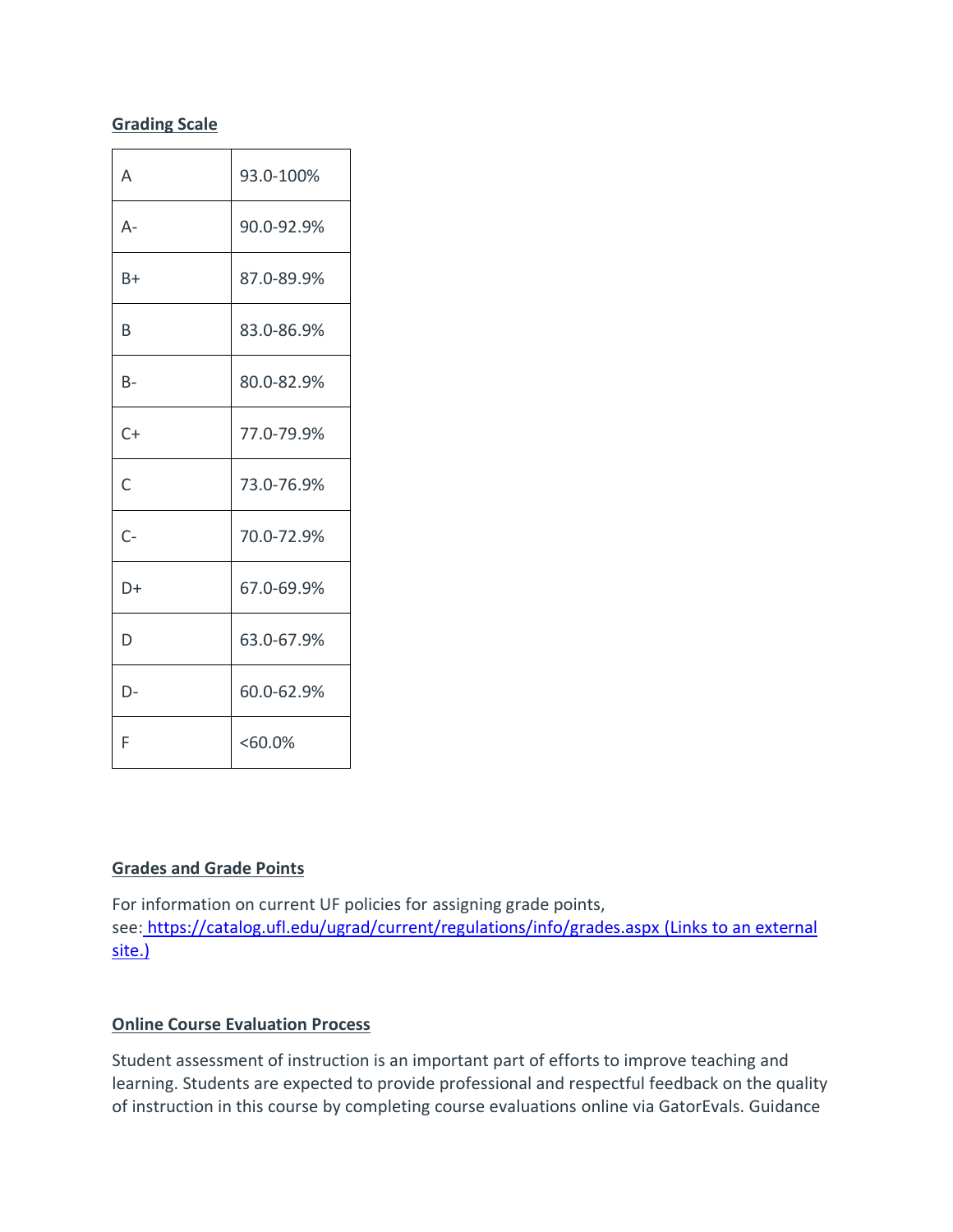on how to give feedback in a professional and respectful manner is available at <https://gatorevals.aa.ufl.edu/students/> (Links to an external site.). Students will be notified when the evaluation period opens, and can complete evaluations through the email they receive from GatorEvals, in their Canvas course menu under GatorEvals, or via [https://ufl.bluera.com/ufl/](https://urldefense.proofpoint.com/v2/url?u=https-3A__ufl.bluera.com_ufl_&d=DwMFAg&c=sJ6xIWYx-zLMB3EPkvcnVg&r=y2HjEMjRMHJhfdvLrqJZlYczRsfp5e4TfQjHuc5rVHg&m=WXko6OK_Ha6T00ZVAsEaSh99qRXHOgMNFRywCoehRho&s=itVU46DDJjnIg4CW6efJOOLgPjdzsPvCghyfzJoFONs&e=) (Links to an external site.). Summaries of course evaluation results are available to students at <https://gatorevals.aa.ufl.edu/public-results/> (Links to an [external](https://gatorevals.aa.ufl.edu/public-results/) site.).

## **Academic Honesty**

As a student at the University of Florida, you have committed yourself to uphold the Honor Code, which includes the following pledge*: "We, the members of the University of Florida community, pledge to hold ourselves and our peers to the highest standards of honesty and integrity."* You are expected to exhibit behavior consistent with this commitment to the UF academic community, and on all work submitted for credit at the University of Florida, the following pledge is either required or implied: *"On my honor, I have neither given nor received unauthorized aid in doing this assignment."*

It is assumed that you will complete all work independently in each course unless the instructor provides explicit permission for you to collaborate on course tasks (e.g. assignments, papers, quizzes, exams). Furthermore, as part of your obligation to uphold the Honor Code, you should report any condition that facilitates academic misconduct to appropriate personnel. It is your individual responsibility to know and comply with all university policies and procedures regarding academic integrity and the Student Honor Code. Violations of the Honor Code at the University of Florida will not be tolerated. Violations will be reported to the Dean of Students Office for consideration of disciplinary action. For more information regarding the Student Honor Code, please see: [https://www.dso.ufl.edu/sccr/process/student-conduct-honor](https://www.dso.ufl.edu/sccr/process/student-conduct-honor-code/)code/ (Links to an [external](https://www.dso.ufl.edu/sccr/process/student-conduct-honor-code/) site.)

### **Software Use**

All faculty, staff and students of the university are required and expected to obey the laws and legal agreements governing software use. Failure to do so can lead to monetary damages and/or criminal penalties for the individual violator. Because such violations are also against university policies and rules, disciplinary action will be taken as appropriate.

### **Campus Helping Resources**